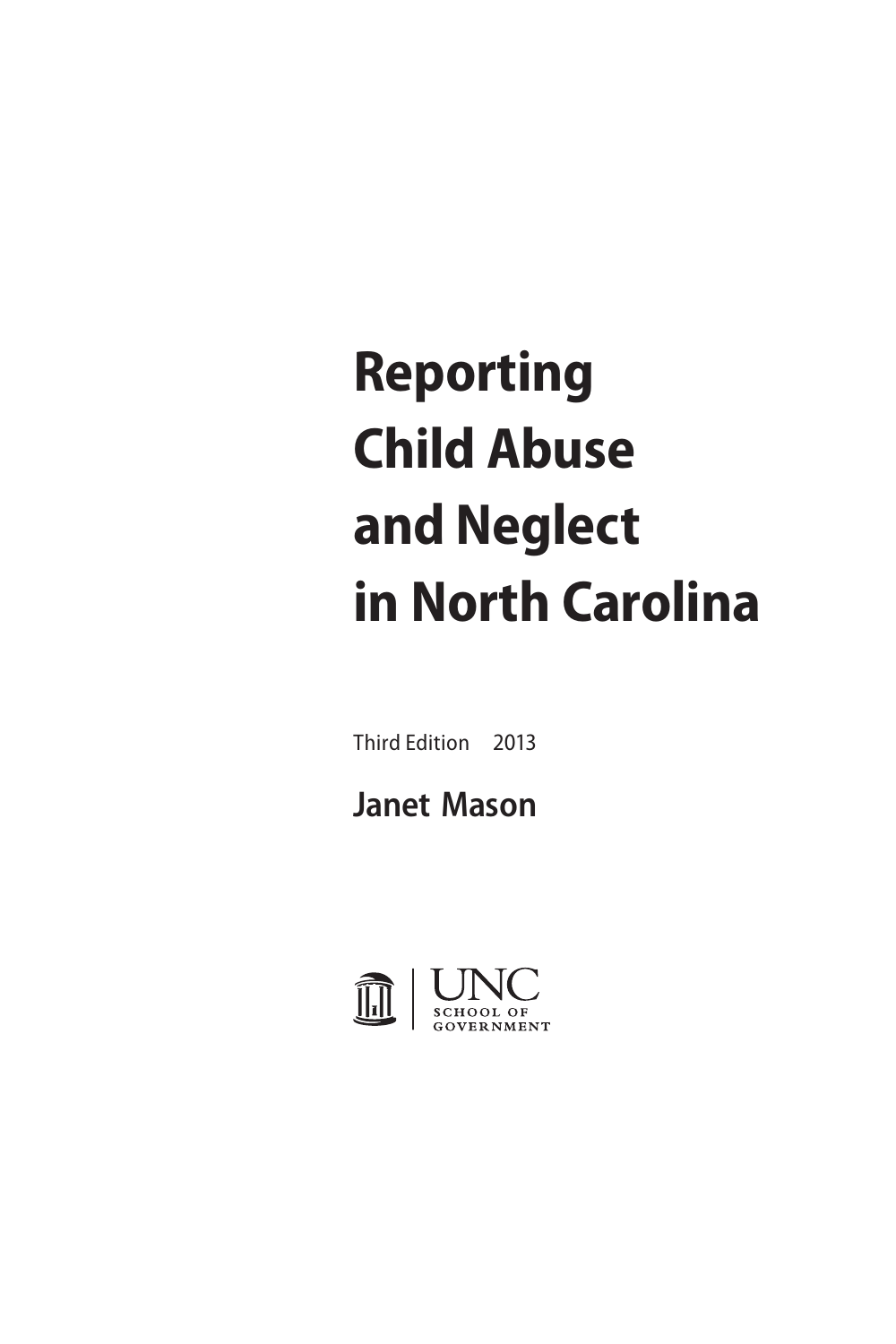The School of Government at the University of North Carolina at Chapel Hill works to improve the lives of North Carolinians by engaging in practical scholarship that helps public officials and citizens understand and improve state and local government. Established in 1931 as the Institute of Government, the School provides educational, advisory, and research services for state and local governments. The School of Government is also home to a nationally ranked graduate program in public administration and specialized centers focused on information technology and environmental finance.

As the largest university-based local government training, advisory, and research organization in the United States, the School of Government offers up to 200 courses, webinars, and specialized conferences for more than 12,000 public officials each year. In addition, faculty members annually publish approximately 50 books, manuals, reports, articles, bulletins, and other print and online content related to state and local government. Each day that the General Assembly is in session, the School produces the *Daily Bulletin Online*, which reports on the day's activities for members of the legislature and others who need to follow the course of legislation.

The Master of Public Administration Program is offered in two formats. The full-time, two-year residential program serves up to 60 students annually. In 2013 the School launched MPA@UNC, an online format designed for working professionals and others seeking flexibility while advancing their careers in public service. The School's MPA program consistently ranks among the best public administration graduate programs in the country, particularly in city management. With courses ranging from public policy analysis to ethics and management, the program educates leaders for local, state, and federal governments and nonprofit organizations.

Operating support for the School of Government's programs and activities comes from many sources, including state appropriations, local government membership dues, private contributions, publication sales, course fees, and service contracts. Visit www.sog.unc.edu or call 919.966.5381 for more information on the School's courses, publications, programs, and services.

> Michael R. Smith, Dean Thomas H. Thornburg, Senior Associate Dean Frayda S. Bluestein, Associate Dean for Faculty Development L. Ellen Bradley, Associate Dean for Programs and Marketing Todd A. Nicolet, Associate Dean for Operations Bradley G. Volk, Associate Dean for Administration

#### FACULTY

| <b>Whitney Afonso</b>    | Norma Houston                | Kimberly L. Nelson   |
|--------------------------|------------------------------|----------------------|
| <b>Trey Allen</b>        | <b>Cheryl Daniels Howell</b> | David W. Owens       |
| Gregory S. Allison       | Jeffrey A. Hughes            | LaToya B. Powell     |
| David N. Ammons          | Willow S. Jacobson           | William C. Rivenbark |
| Ann M. Anderson          | Robert P. Joyce              | Dale J. Roenigk      |
| A. Fleming Bell, II      | Kenneth L. Joyner            | John Rubin           |
| Maureen Berner           | Diane M. Juffras             | Jessica Smith        |
| Mark F. Botts            | Dona G. Lewandowski          | Meredith Smith       |
| Michael Crowell          | Adam Lovelady                | Carl W. Stenberg III |
| Leisha DeHart-Davis      | James M. Markham             | John B. Stephens     |
| Shea Riggsbee Denning    | Christopher B. McLaughlin    | Charles Szypszak     |
| Sara DePasquale          | Kara A. Millonzi             | Shannon H. Tufts     |
| James C. Drennan         | Jill D. Moore                | Vaughn Mamlin Upshaw |
| <b>Richard D. Ducker</b> | Jonathan Q. Morgan           | Aimee N. Wall        |
| Joseph S. Ferrell        | Ricardo S. Morse             | Jeffrey B. Welty     |
| Alyson A. Grine          | C. Tyler Mulligan            | Richard B. Whisnant  |

This publication was made possible by Grant Number G-1301NCCJA1 from the Children's Bureau, U.S. Department of Health and Human Services, to the N.C. Department of Public Safety/Governor's Crime Commission. Its contents are solely the responsibility of the author and do not necessarily represent the official views of the Administration for Children and Families, the Children's Bureau, or HHS.

© 2013

School of Government The University of North Carolina at Chapel Hill

First edition 1996. Second edition 2003. Third edition 2013.

Use of this publication for commercial purposes or without acknowledgment of its source is prohibited. Reproducing, distributing, or otherwise making available to a non-purchaser the entire publication, or a substantial portion of it, without express permission, is prohibited.

Printed in the United States of America

17 16 15 14 13 1 2 3 4 5

#### ISBN 978-1-56011-710-0

This publication is printed on permanent, acid-free paper in compliance with the North Carolina General Statutes.

Printed on recycled paper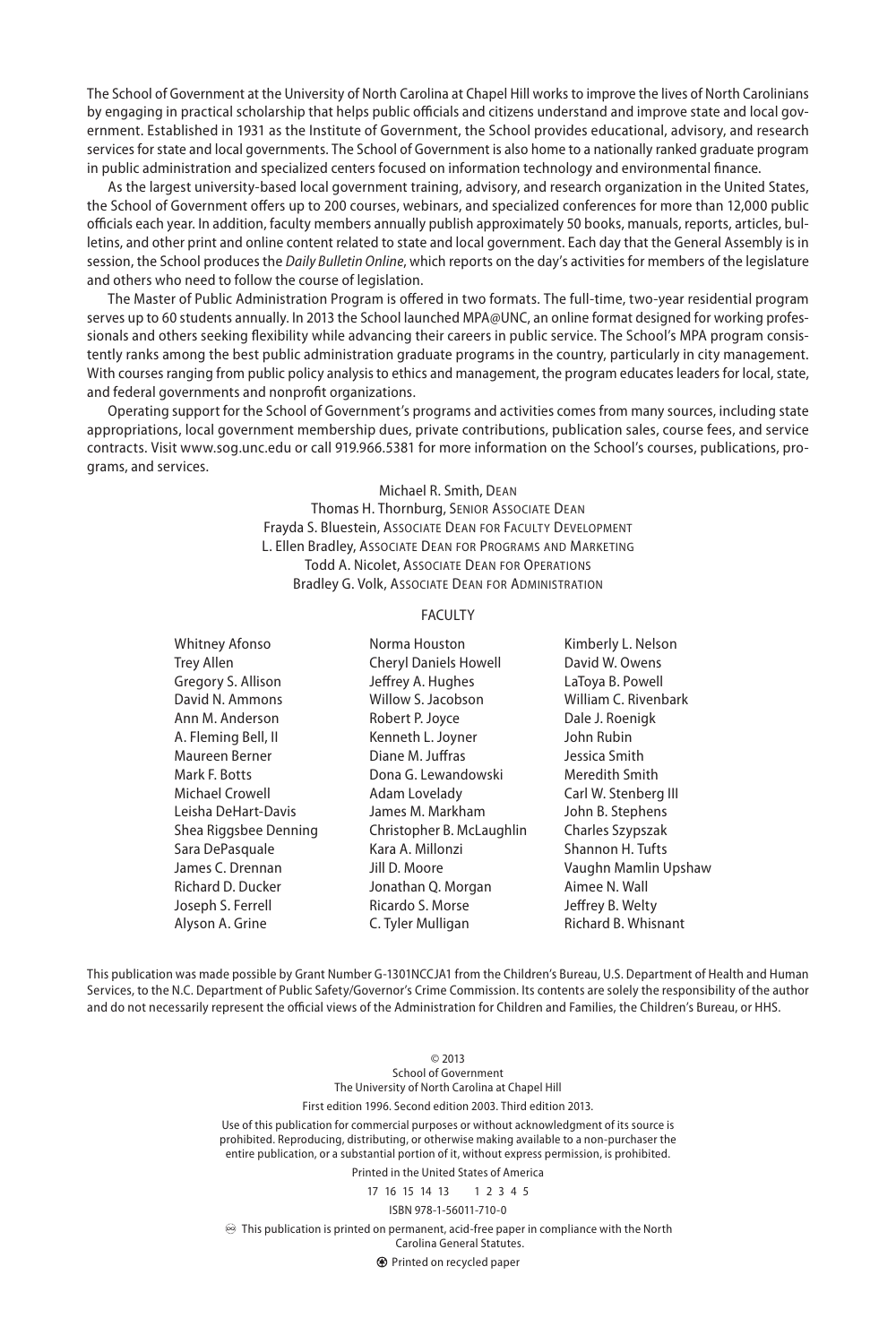## **Contents**

**Preface** ix

#### **Part 1. Introduction**

Chapter 1

**Purposes of the Reporting Law** 3 **Notes** 7

Chapter 2

**History of the Reporting Law** 9 **Background** 9 **North Carolina Law** 10 **Current Law** 12 **Notes** 12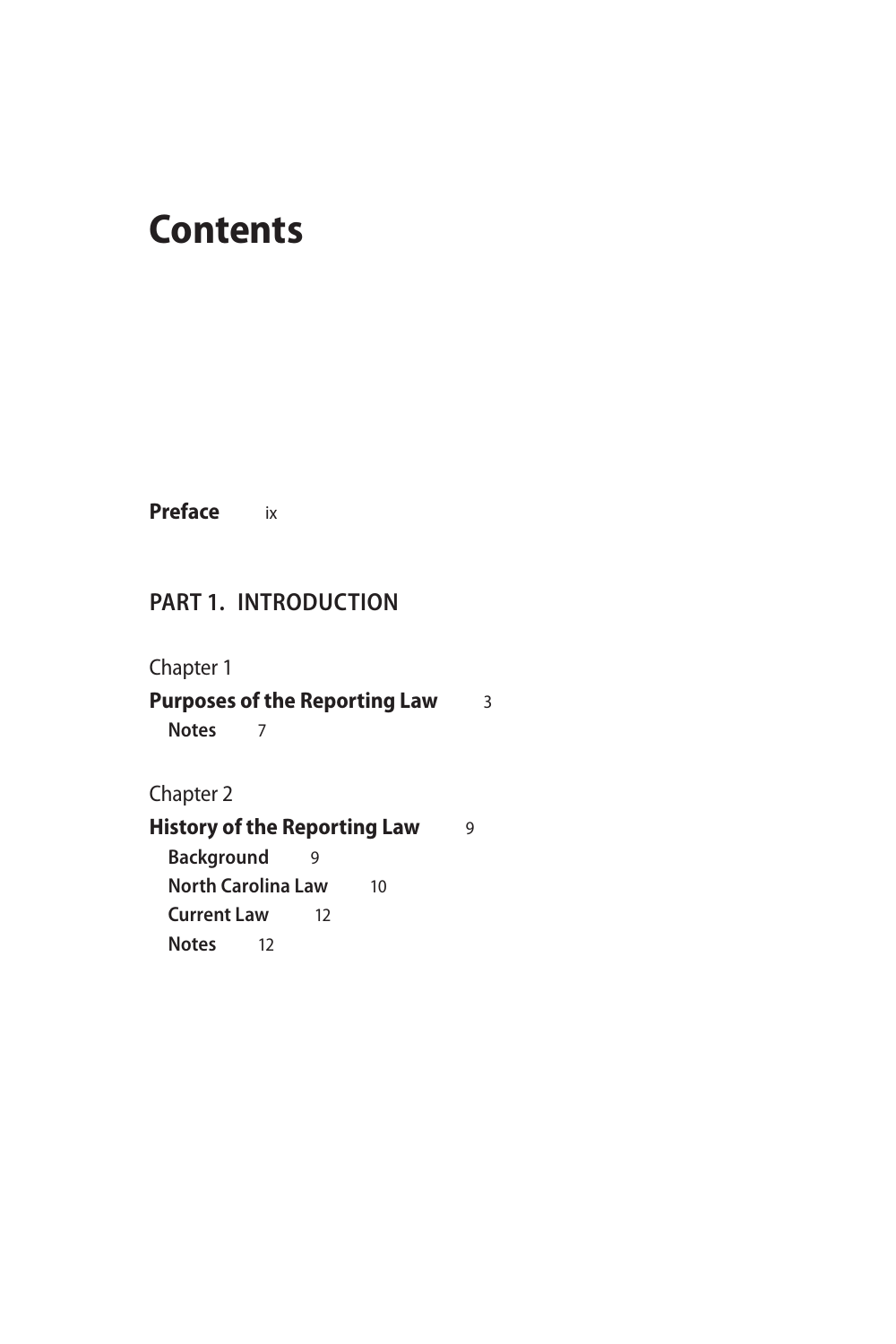#### **Part 2. Key Definitions**

#### Chapter 3

#### **Significance of the Definitions** 17 **Notes** 18

#### Chapter 4

#### **The People Defined: Juvenile, Parent, Guardian, Custodian, and Caretaker** 21

**Which Children Are Covered?** 21 **Whose Conduct Is Covered?** 22 **Notes** 26

#### Chapter 5

#### **The Conditions Defined: Neglect, Abuse, Dependency, and Maltreatment** 29

| <b>Neglect</b><br>31                                    |
|---------------------------------------------------------|
| Lack of Proper Care and Supervision<br>31               |
| Inappropriate Discipline<br>32                          |
| Abandonment<br>33                                       |
| Lack of Necessary Medical or Remedial Care<br>34        |
| Injurious Environment<br>36                             |
| Illegal Placement<br>37                                 |
| Abuse<br>39                                             |
| Causing or Allowing Serious Injury<br>40                |
| Cruelty<br>40                                           |
| Sexual Abuse<br>41                                      |
| <b>Emotional Abuse</b><br>43                            |
| Contributing to Delinguency<br>44                       |
| <b>Dependency</b><br>-44                                |
| <b>Maltreatment</b><br>45                               |
| Difficulty in Applying the Definitions—An Example<br>46 |
| <b>Notes</b><br>49                                      |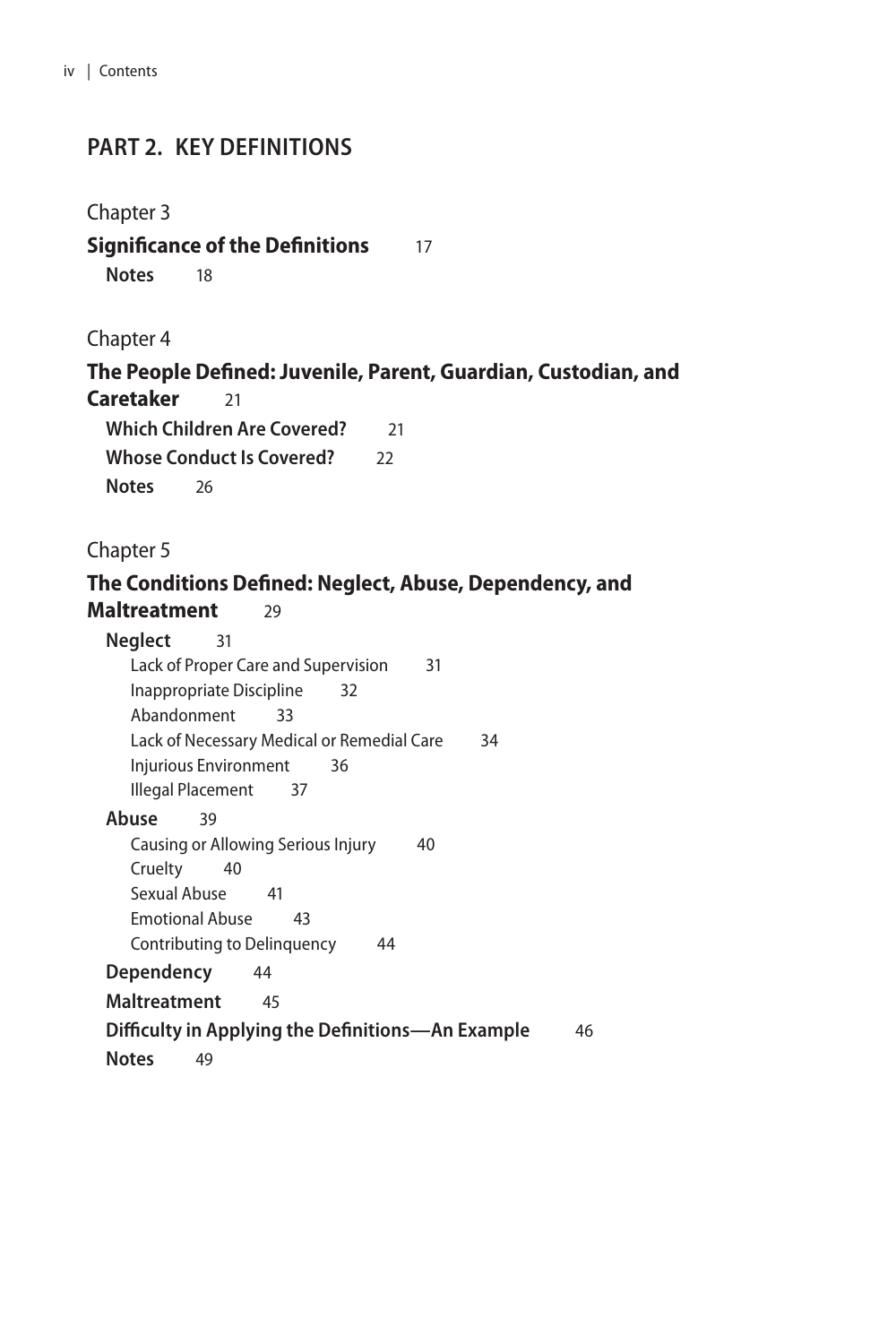#### **Part 3. Responsibilities and Rights of Reporters**

Chapter 6 **Who Must Report** 57 **General Rule** 57 **Confidential and Privileged Communications** 58 Attorneys 58 Judges 59 Religious Officials 61 Researchers 62 **Summary** 63 **Notes** 64 Chapter 7 **Deciding to Report** 67 **Cause to Suspect** 67 **Guidelines** 69 **Notes** 71 Chapter 8 **How to Report** 73 **What to Include** 74 **Anonymous Reports** 74 **Reports by Institutions** 75 **Reports about a Child in Another State** 75 **Reports about Missing Children** 76 **Notes** 77 Chapter 9 **Legal Rights of the Reporter** 79 **Confidentiality** 79 **Immunity for Reporting, Cooperating, or Testifying** 81 **Notification and Review** 82 **Notes** 84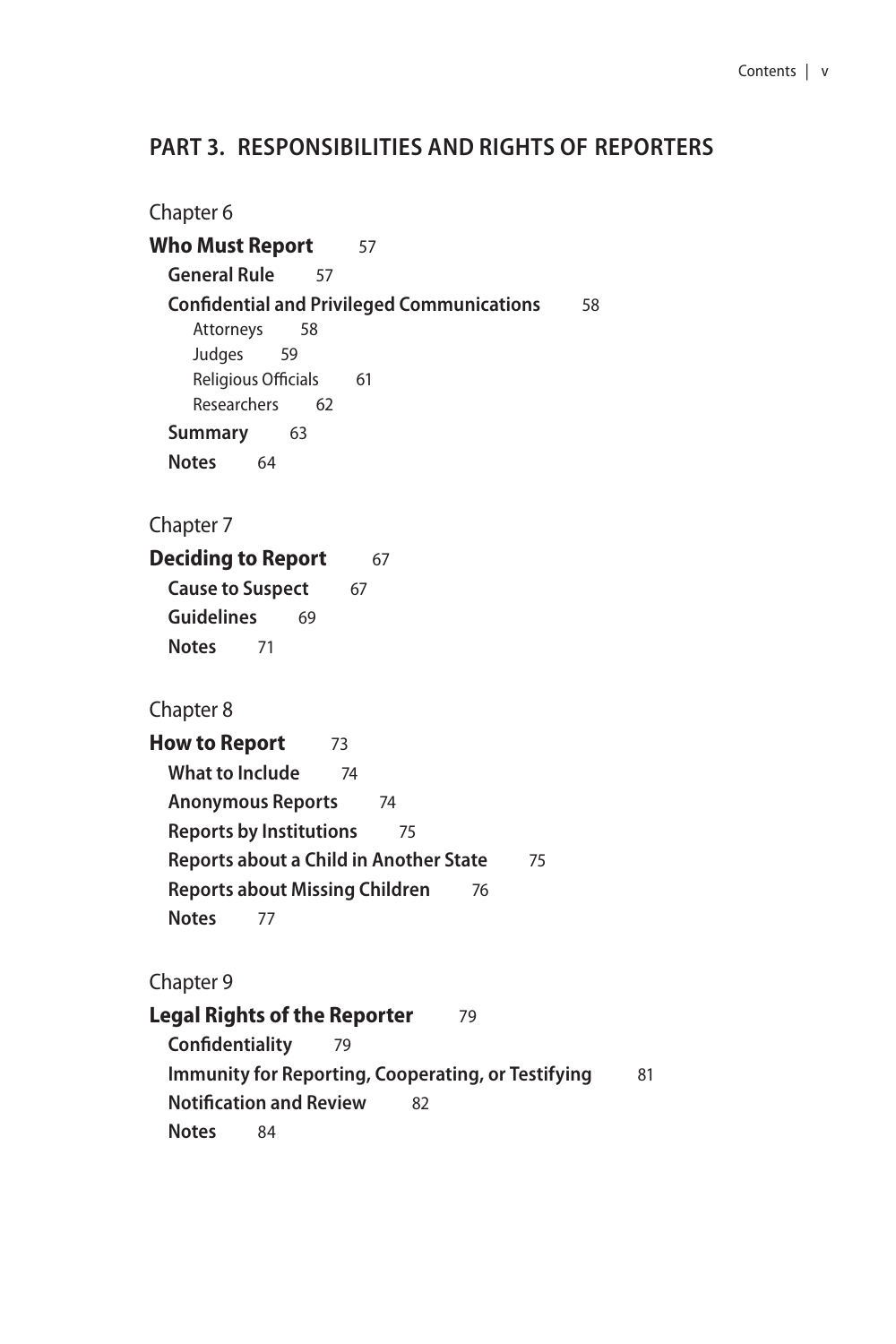Chapter 10

**Consequences of Failing to Report** 87 **Criminal Liability** 87 **Civil Liability** 88 **Other Consequences of Failing to Report** 90 **Notes** 91

## **Part 4. Assessment and Response**

Chapter 11

| <b>Social Services Procedures</b><br>97                                                                                                                                                                                                                                                                                                                                                                                                                                                      |
|----------------------------------------------------------------------------------------------------------------------------------------------------------------------------------------------------------------------------------------------------------------------------------------------------------------------------------------------------------------------------------------------------------------------------------------------------------------------------------------------|
| Screening<br>97                                                                                                                                                                                                                                                                                                                                                                                                                                                                              |
| <b>Notification after a Report Is Made</b><br>99<br>Notifying the Reporter<br>99<br>Notifying Law Enforcement<br>100<br>Notification When Report Involves Child Care<br>100                                                                                                                                                                                                                                                                                                                  |
| <b>Social Services Assessment</b><br>101<br><b>Purpose of Assessment</b><br>101<br><b>Starting the Assessment</b><br>101<br>Steps in an Assessment<br>102<br>Confidential Information<br>103<br>Assessment Following a Child's Death<br>104<br>Assessment in an Institutional Setting<br>104<br><b>Law Enforcement's Role</b><br>105<br><b>Social Services Action</b><br>105<br>Immediate Removal of Child<br>105<br><b>Protective Services</b><br>106<br>Keeping the Family Together<br>106 |
| <b>Notification Requirements at Conclusion of Assessment</b><br>108<br>To the Reporter<br>108<br>To the Parent, Guardian, Custodian, or Caretaker<br>109<br>To the Central Registry<br>109<br>To a Responsible Individual and the Responsible Individuals List<br>110<br>To the State Department of Health and Human Services and the State Bureau                                                                                                                                           |
| of Investigation When a Child Care Facility Is Involved<br>111<br><b>Confidentiality and Information Sharing</b><br>112                                                                                                                                                                                                                                                                                                                                                                      |
| <b>Confidentiality Rule</b><br>112<br>When Disclosure Is Allowed<br>112                                                                                                                                                                                                                                                                                                                                                                                                                      |
| <b>Notes</b><br>114                                                                                                                                                                                                                                                                                                                                                                                                                                                                          |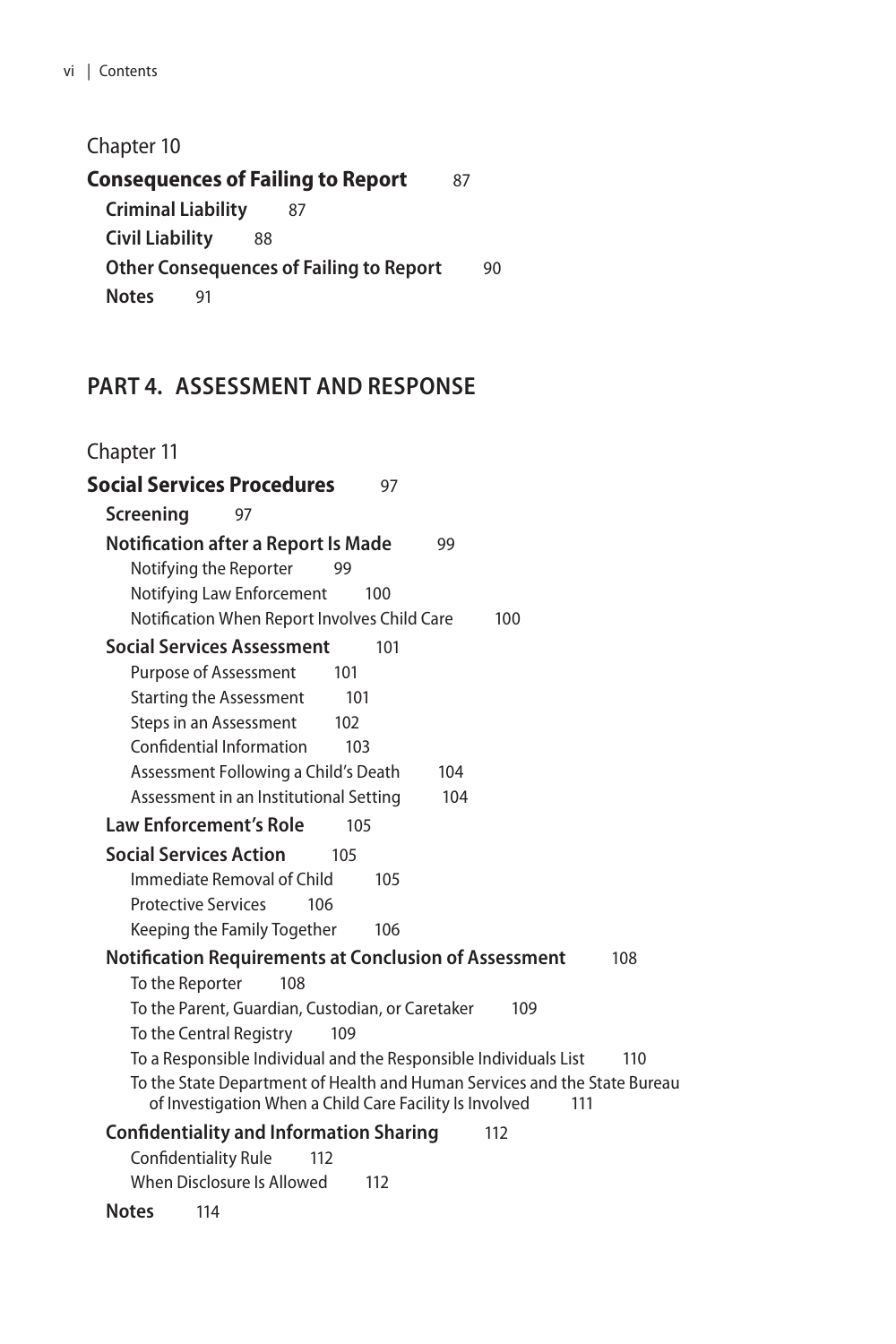#### Chapter 12

**Review Procedures** 119 **Review of Decision to Screen Out a Report** 119 **Informal Review of Department's Determination after an Assessment** 120 **Formal Review of Case Decisions** 120 Requesting Formal Review 121 Timing of Review 121 Review Process and Conclusion 122 **Review of Agency Practices or Community Issues** 122 County Social Services Boards 122 State Division of Social Services 123 Community Child Protection Teams 123 **Notes** 125

Chapter 13

| Juvenile Court Procedures<br>127         |     |
|------------------------------------------|-----|
| Abuse, Neglect, or Dependency Petition   | 127 |
| <b>Prehearing Custody</b><br>128         |     |
| <b>Court Representation</b><br>130       |     |
| Child's Guardian ad Litem<br>130         |     |
| <b>Representation for Parents</b><br>131 |     |
| <b>Stages in Juvenile Cases</b><br>131   |     |
| Adjudication<br>131                      |     |
| Disposition<br>132                       |     |
| <b>Review Hearings</b><br>133            |     |
| <b>Authority over Parents</b><br>133     |     |
| <b>Notes</b><br>134                      |     |

#### **Part 5. Role of Other Agencies**

## Chapter 14

**Schools and School Personnel** 139 **Reports to Social Services by School Personnel** 139 **Cooperative Agreements** 142 Sample Provisions for Cooperative Agreements 143 **Reporting in Relation to License Suspension and Revocation** 146 **Reporting Certain Criminal Acts** 147 **Notes** 148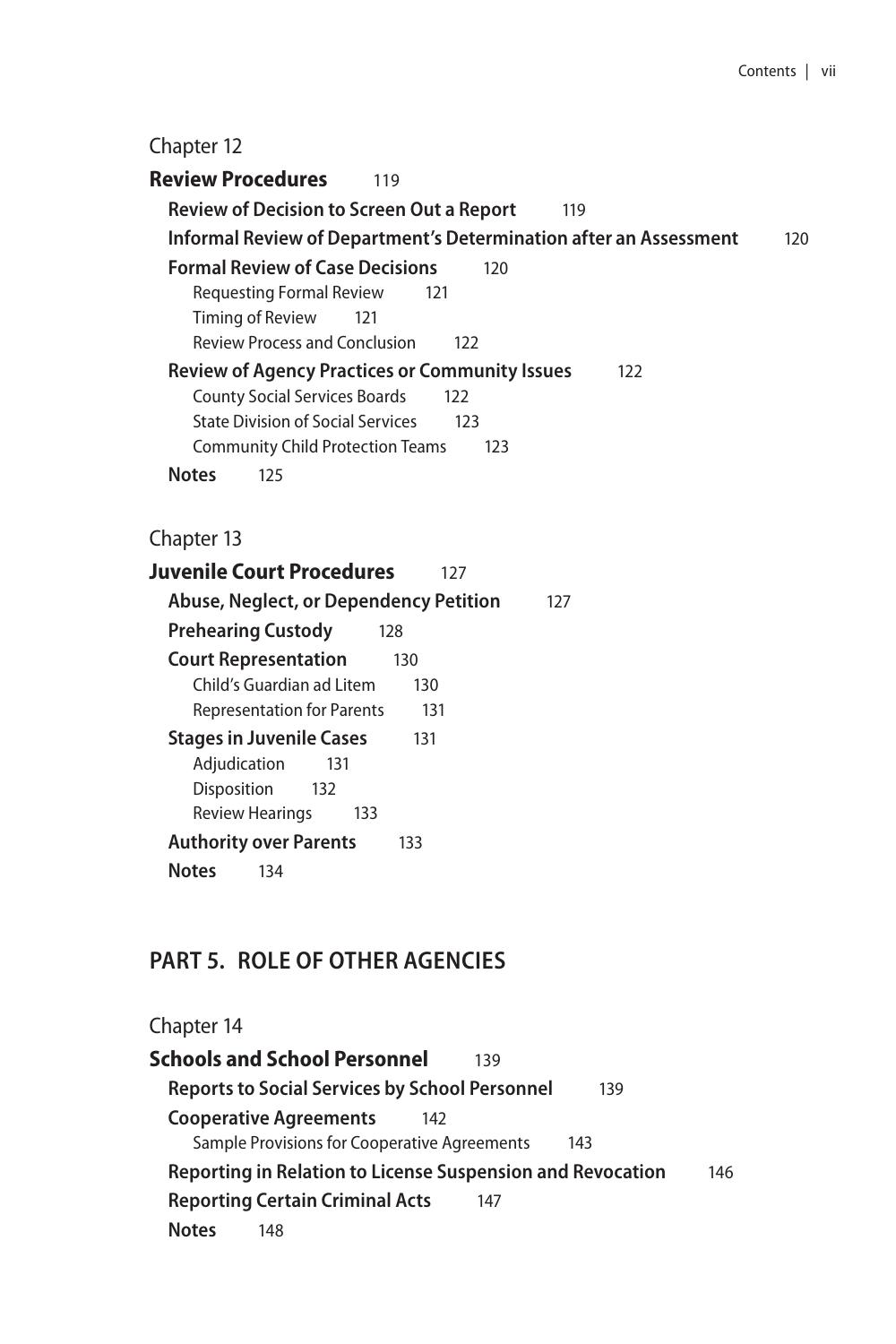#### Chapter 15

| <b>Health and Mental Health Professionals and Facilities</b>                                                        | 151 |     |
|---------------------------------------------------------------------------------------------------------------------|-----|-----|
| Reporting<br>151                                                                                                    |     |     |
| <b>Professional Ethics and Reporting Responsibilities</b><br>152                                                    |     |     |
| "Baby Doe": Disabled Infants with Life-Threatening Conditions                                                       |     | 155 |
| <b>Substance-Exposed Infants</b><br>156                                                                             |     |     |
| <b>Emergency Custody in Abuse Cases</b><br>158<br>Procedures<br>158<br>Time Limits and Juvenile Court Action<br>159 |     |     |
| <b>Treating Child without Parent's Consent</b><br>160                                                               |     |     |
| Judicial Authority for Emergency Medical Treatment<br><b>When Parent Objects</b><br>161                             |     |     |
| <b>Child Medical Evaluation Program/</b><br><b>Child Family Evaluation Program</b><br>163                           |     |     |
| <b>Notes</b><br>163                                                                                                 |     |     |

**Conclusion** 167

#### **Appendix A. Articles 1 and 3 of the North Carolina Juvenile Code** 169

**Appendix B. Selected Internet Sites** 189 **North Carolina—Governmental** 189 **North Carolina—Non-Governmental** 191 **Federal and National** 191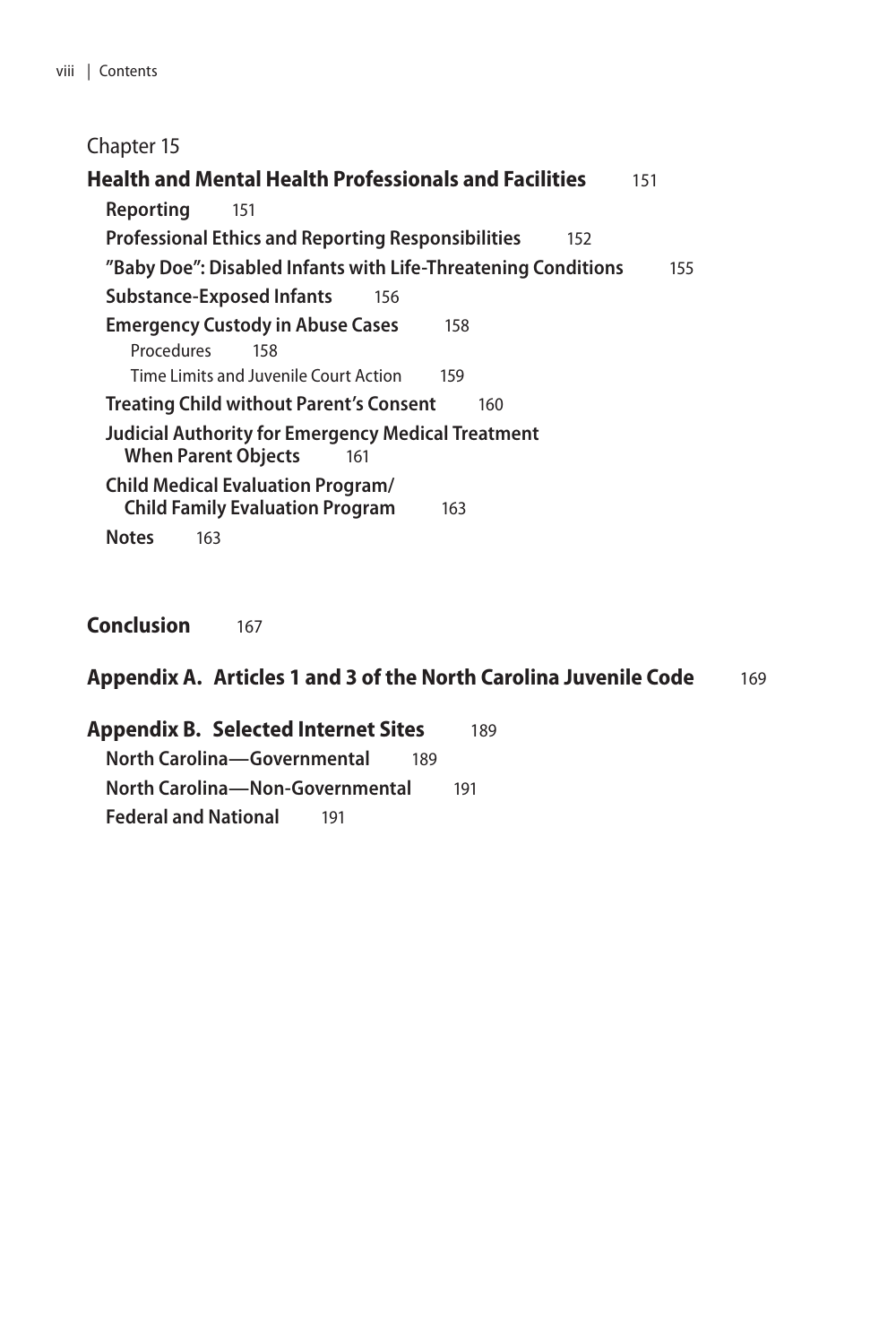## **Preface**

The material in this book reflects legislative changes to the North Carolina Juvenile Code through the 2013 session of the North Carolina General Assembly. Since publication of the 2003 edition of this book, the reporting law itself has been amended twice. In 2005, the word "assessment" replaced the term "investigation" to describe actions taken by a county department of social services when it receives a report of suspected abuse, neglect, dependency, or death by maltreatment. In 2013, the legislature for the first time provided criminal penalties for knowingly or wantonly failing to make a report, or preventing someone else from making a report, when the statute requires one. Changes in related laws and some court decisions also contribute to the need for this new edition.

This book should be a useful reference for teachers, counselors, principals, and other school personnel; mental health professionals; nurses, doctors, and other medical personnel; law enforcement officials; child care providers; and social workers. But the information in this book is important for everyone in North Carolina, regardless of profession, because the reporting law it discusses applies to everyone. The book may be useful as a training aid. It focuses on the law, however, and does not attempt to address such topics as medical and psychological indicators of abuse and neglect. Those subjects also should be considered critical components of training in this area.